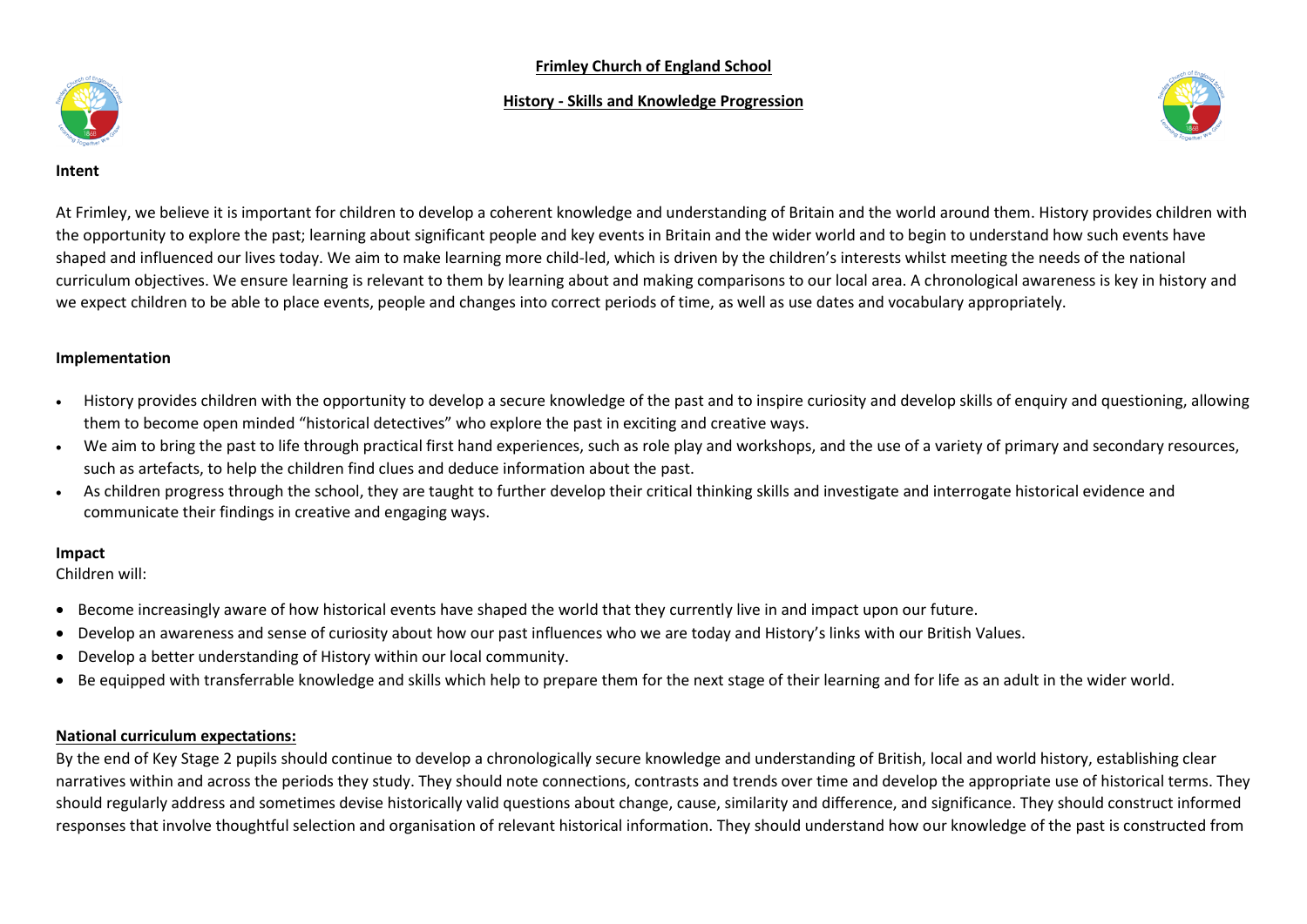a range of sources. In planning to ensure the progression described above through teaching the British, local and world history outlined below, teachers should combine overview and depth studies to help pupils understand both the long arc of development and the complexity of specific aspects of the content.

## **Pupils should be taught to:**

- Show a chronologically secure knowledge and understanding of British, local and world history.
- Note connections, contrasts and trends over time and develop the appropriate use of historical terms.
- Show secure knowledge and understanding of significant events that have shaped our world today and impact upon our future.
- Foster an awareness and a sense of curiosity about how our past influences who we are today.
- Understand how our knowledge of the past is constructed from a range of sources.

# **What Frimley offers to its pupils:**

|                    | Year <sub>3</sub>                                 | Year 4                                       | Year 5                                                               | Year 6                                                      |
|--------------------|---------------------------------------------------|----------------------------------------------|----------------------------------------------------------------------|-------------------------------------------------------------|
| Knowledge          | Pre-Roman Britain – Stone Age to Iron             | The Roman Empire and its impact on           | <b>Anglo Saxons and Scots</b>                                        | <b>Mayan Civilization (Non-European</b>                     |
| <b>Time</b>        | Age                                               | <b>Britain</b>                               | Enquiry: Was the Anglo-Saxon period really a Dark                    | Study)                                                      |
| <b>Periods to</b>  | Enquiry - What was new about the New Stone        | Enquiry - What happened when the Romans came | Age?                                                                 | Enquiry: Why should we remember the Maya?                   |
| be studied         | Age?<br>Enquiry - Which was more impressive - the | to Britain?<br><b>Ancient Greeks</b>         | The Viking and Anglo-Saxon struggle for                              | <b>Crime and punishment</b>                                 |
|                    | <b>Bronze Age or Iron Age?</b>                    | Enquiry - What did the Greeks do for us?     | the Kingdom of England<br>Enquiry: Would the Vikings do anything for | Enquiry: How has crime and punishment changed<br>over time? |
|                    | <b>Early Civilisations and Ancient Egypt</b>      |                                              | money?                                                               | <b>Study dating beyond 1066</b>                             |
|                    | Enquiry: How much did the Ancient Eqyptians       |                                              | Local study dating from a period                                     | (Home front in WW2)                                         |
|                    | achieve?                                          |                                              | beyond 1066- Samuel Cody and his                                     | Enquiry: How did the efforts on the home front              |
|                    |                                                   |                                              | impact upon aviation in Britain.                                     | impact World War 2?                                         |
|                    |                                                   |                                              | Enquiry: How did flight change the World?                            |                                                             |
| <b>Local Links</b> | Bronze Age burial mounds at Horsell               | Local links - the modern A3 and A24          |                                                                      |                                                             |
|                    | Common and remains of Iron Age                    | follows the Roman road connecting            |                                                                      |                                                             |
|                    | hillforts at Hascombe Hill in Chertseyand         | London to Chichester known as Stane          |                                                                      |                                                             |
|                    | St George's Hill in Weybridge.                    | Street.                                      |                                                                      |                                                             |
| <b>Skills</b>      | Chronological understanding:                      | Chronological understanding:                 | Chronological understanding:                                         | Chronological understanding:                                |
|                    | Start to develop understanding that the           | Show understanding that the past can         | Use dates including BC and AD.                                       | Use dates precisely including BC and AD                     |
|                    | past can be divided into different                | be divided into different periods of time    | Have knowledge and understanding of                                  | and say, read and write dates                               |
|                    | periods of time by placing events,                | by placing events, people and changes        | the chronology of the British, local and                             | accurately (maths Y6)                                       |
|                    | people and changes into correct periods           | into correct periods of time.                | world history studied                                                | Have a secure knowledge and                                 |
|                    | of time.                                          | Use dates to place events, people and        | Recognise characteristic features of                                 | understanding of the chronology of the                      |
|                    | Begin to use dates to place events,               | features of particular eras on a timeline    | periods and societies studied                                        | British, local and world history studied                    |
|                    | people and features of particular eras            | including BC and AD dates (maths Y4),        | Pick out connections, contrasts and                                  | <b>Identify</b> characteristic features of                  |
|                    | on a timeline and compare durations of            | and make correct use of historical           | trends over time within and across                                   | periods and societies studied                               |
|                    | eras or events (maths Y3) and begin to            | period terms such as ancient, medieval,      | different periods                                                    | Pick out connections, contrasts and                         |
|                    | use of historical vocabulary. Describe            | modern, century and decade. Describe         |                                                                      | trends over time within and across                          |
|                    |                                                   | similarities and differences within and      |                                                                      | different periods                                           |